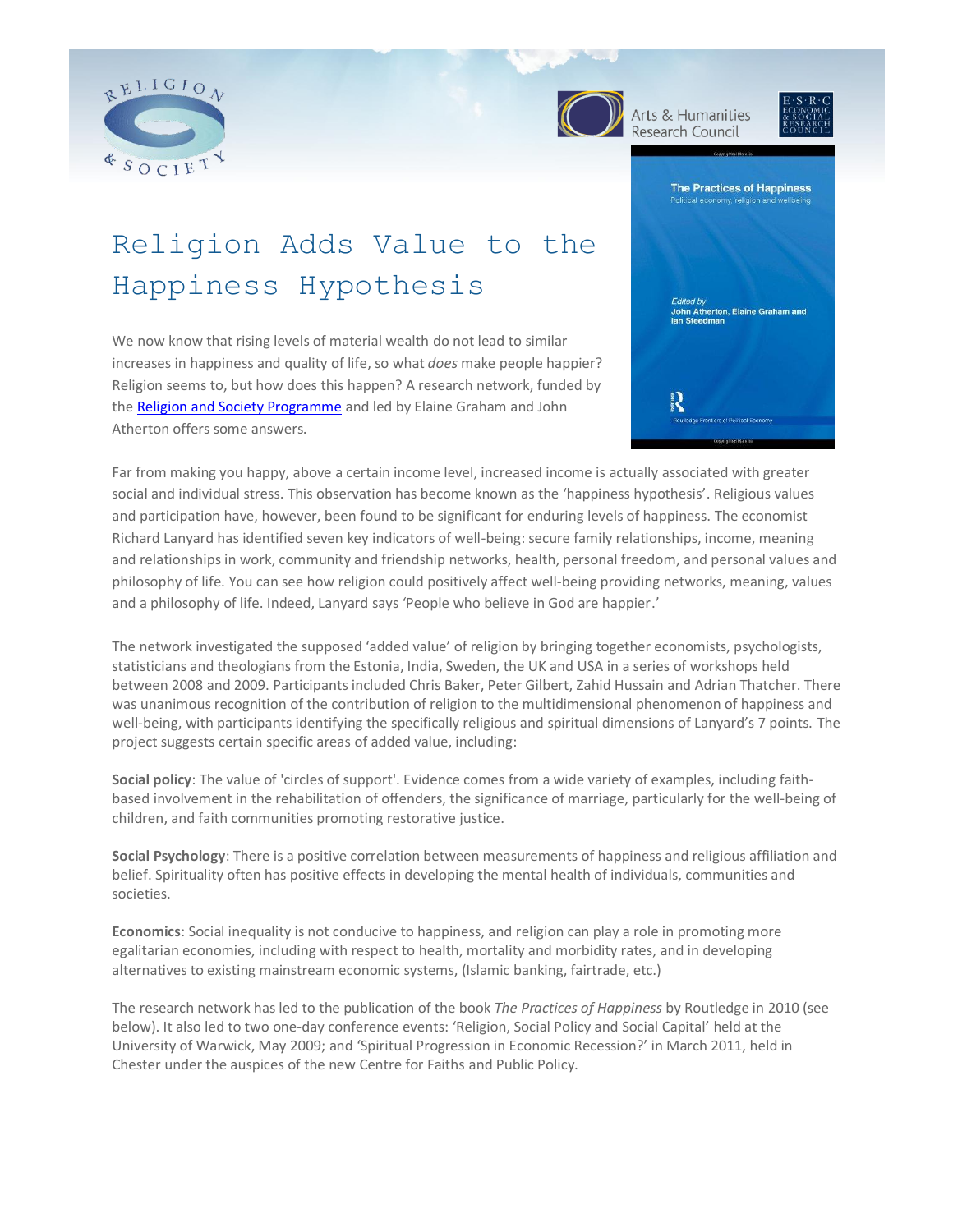





### Find out more...

- Read the article 'Health, Wealth or Wisdom? Religion and the Paradox of Prosperity' written by Elaine Graham and published in the *International Journal of Public Theology*, 3, 2009, pages 5–23: [http://www.religionandsociety.org.uk/uploads/docs/2009\\_12/1259854421\\_Graham\\_2009\\_article.pdf](http://www.religionandsociety.org.uk/uploads/docs/2009_12/1259854421_Graham_2009_article.pdf)
- Look up the book produced from this network *The Practices of Happiness*, published by Routledge in 2010 and edited by Ian Steedman, John R. Atherton and Elaine Graham: <http://www.routledge.com/books/details/9780415550970/>
- Access more detail about the project from here: [http://www.intute.ac.uk/cgi](http://www.intute.ac.uk/cgi-bin/fullrecord.pl?handle=20090220-15365935)[bin/fullrecord.pl?handle=20090220-15365935](http://www.intute.ac.uk/cgi-bin/fullrecord.pl?handle=20090220-15365935)
- Look up articles coming out from the research: Atherton, John, 'Well-Being in the C21st: the role of ethics and religion', *Crucible* July-Sept 2009; Atherton, John (2009) 'Mainstreaming the Edges', in C.R. Baker and J. Reader (eds) *Mapping the new Theological Spaces*, Ashgate.

# You might also be interested in...

- Listening to the debate which formed part of a day the Programme co-organised on Faith and Policy in July 2010 during which Elaine Graham asked a question: [http://www.religionandsociety.org.uk/publications/podcasts/show/faith\\_and\\_policy\\_debate\\_session\\_3](http://www.religionandsociety.org.uk/publications/podcasts/show/faith_and_policy_debate_session_3)
- Reading about and listening to podcasts from a day held in Chester on 'Spiritual Progression in Economic Recession?' in March 2011 at which Elaine Graham, Chris Baker and Peter Gilbert spoke: [http://www.religionandsociety.org.uk/events/programme\\_events/show/spiritual\\_progression\\_in\\_econo](http://www.religionandsociety.org.uk/events/programme_events/show/spiritual_progression_in_economic_recession) [mic\\_recession](http://www.religionandsociety.org.uk/events/programme_events/show/spiritual_progression_in_economic_recession)
- The 'Religion, Social Policy and Social Capital in the UK: Taking Stock, Engaging Policy' workshop report can be read from here:<http://www.wtf.org.uk/documents/Workshopreport6May.pdf>
- Accessing this website, which identifies some future projects associated with the Happiness and Well-Being project, which will develop its work within a reconstituted William Temple Research Centre for Faiths and Public Policy at the University of Chester. [http://www.wtf.org.uk/ReligionandCapitalismNetwork.php.](http://www.wtf.org.uk/ReligionandCapitalismNetwork.php)

# Project Details

#### Award Title

**Promoting Greater Human Wellbeing: Interacting the Happiness Hypothesis and Religion**